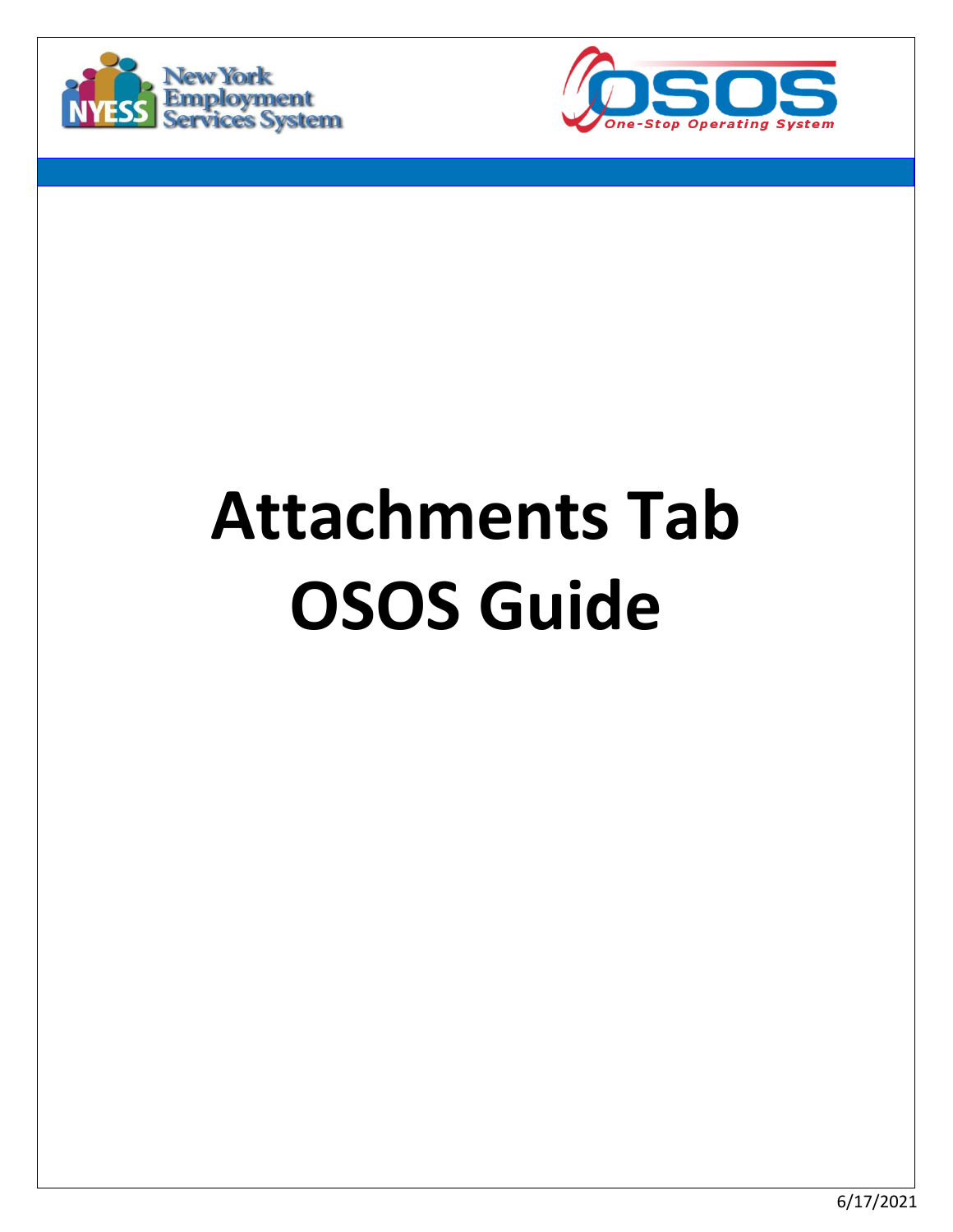

# **TABLE OF CONTENTS**

# <span id="page-1-0"></span>**PURPOSE**

The One-Stop Operating System (OSOS) is the primary case management system used for tracking all services provided to customers throughout the Workforce Development System. OSOS collects substantial information from customers, businesses, and training providers. This information is also used to prepare required State and Federal reports.

This guide provides instructions regarding the use of the Attachments tab in OSOS. It will list which documents staff may upload into the Attachments tab, detail the settings necessary for browser compatibility with the Attachments tab, and provide instructions for attachment upload.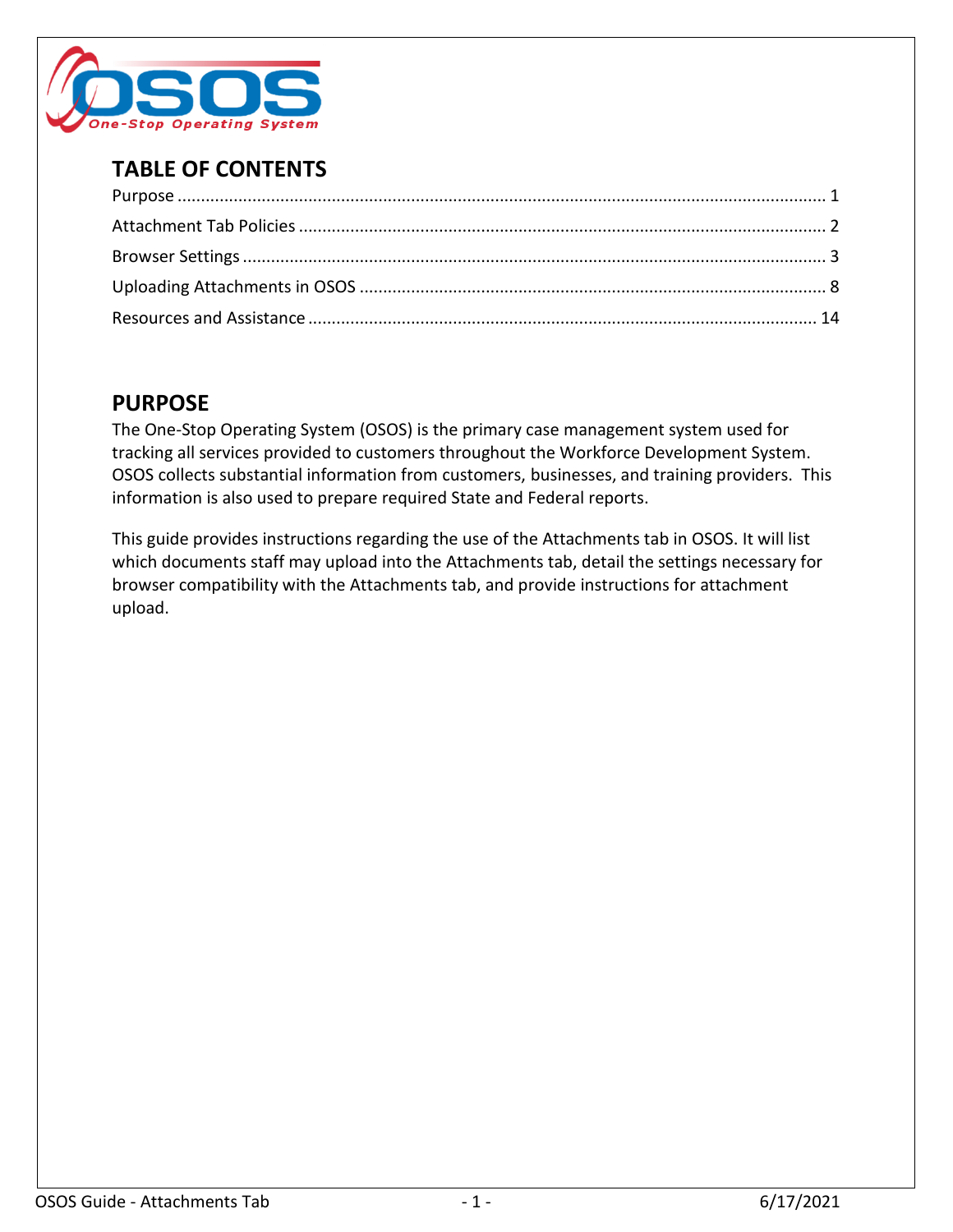

## <span id="page-2-0"></span>**ATTACHMENT TAB POLICIES**

The Attachments tab in OSOS provides a method for staff to attach certain relevant documents to the OSOS record for their Adult and Dislocated Worker customers. At this time, the Attachments tab will not be used for uploading documents by the WIOA Title 1 Youth program. NYSDOL is exploring the possibility of use by youth providers and will provide further clarification when a determination is made. For now, youth providers must continue to maintain hard files for their youth participants as required.

The documents listed below are the only documents that may be uploaded into the Attachments tab.

- **RESEA Program Documents, including the Eligibility Questionnaire and Re-Employment Plan**
- **WIOA Release of Information form**
- **Signed Equal Opportunity is the Law, Civil Rights and Grievance Procedures documents**
- **Documents to validate date of birth:** State-issued photo ID Birth certificate
- **DD214 to validate veteran status**
- **Documents related to training:** Proof of training credential / MSG, including diploma, certificate, license, school transcript On-the-Job Training or Customized Training contracts

*Staff must never upload information related to medical history / status or legal issues into the Attachments tab. Only information directly related to a customer's employment and training needs may be housed in OSOS.*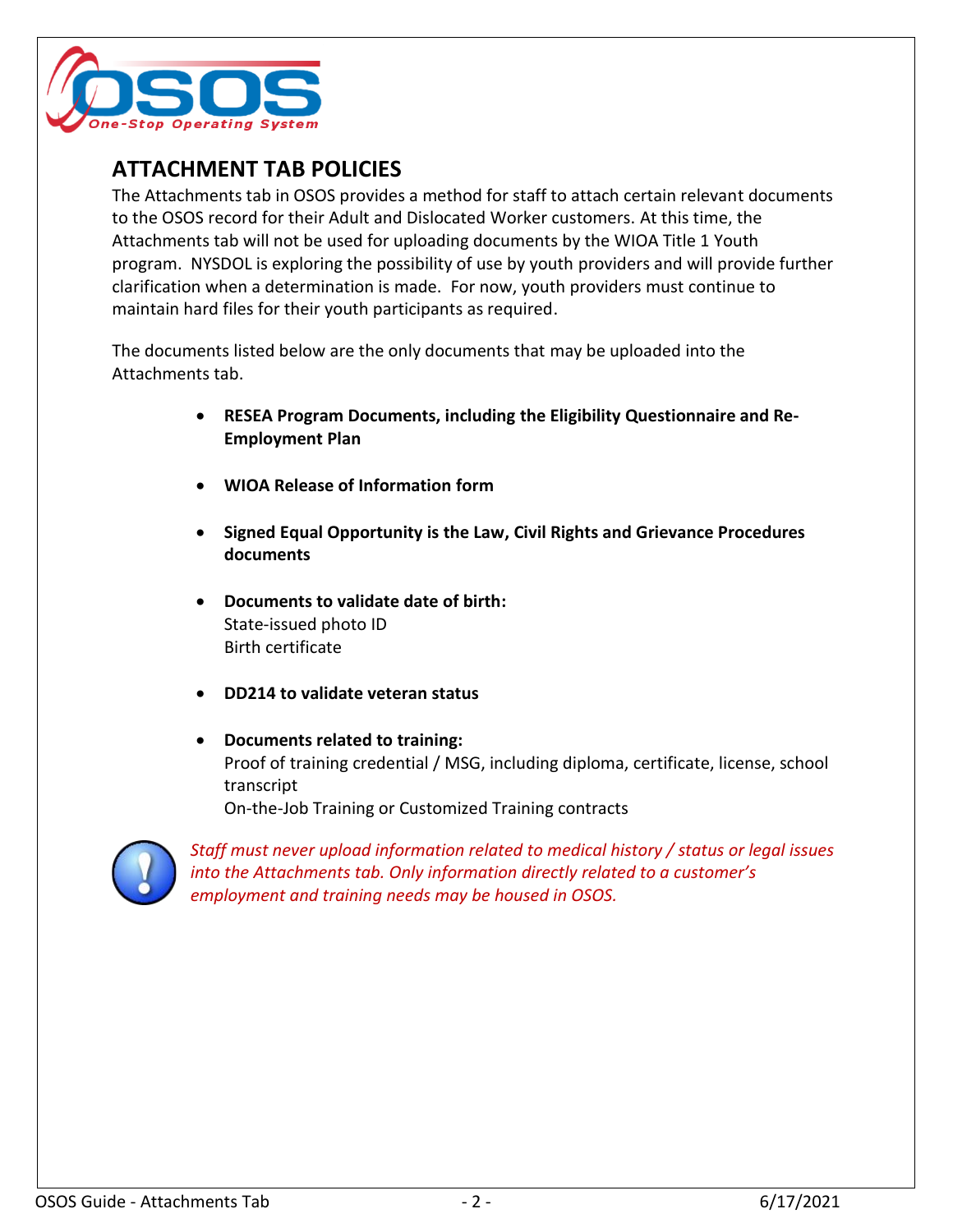

#### <span id="page-3-0"></span>**BROWSER SETTINGS**

Before using the Attachments tab in OSOS, staff must first check their Internet Explorer settings and make any necessary updates.

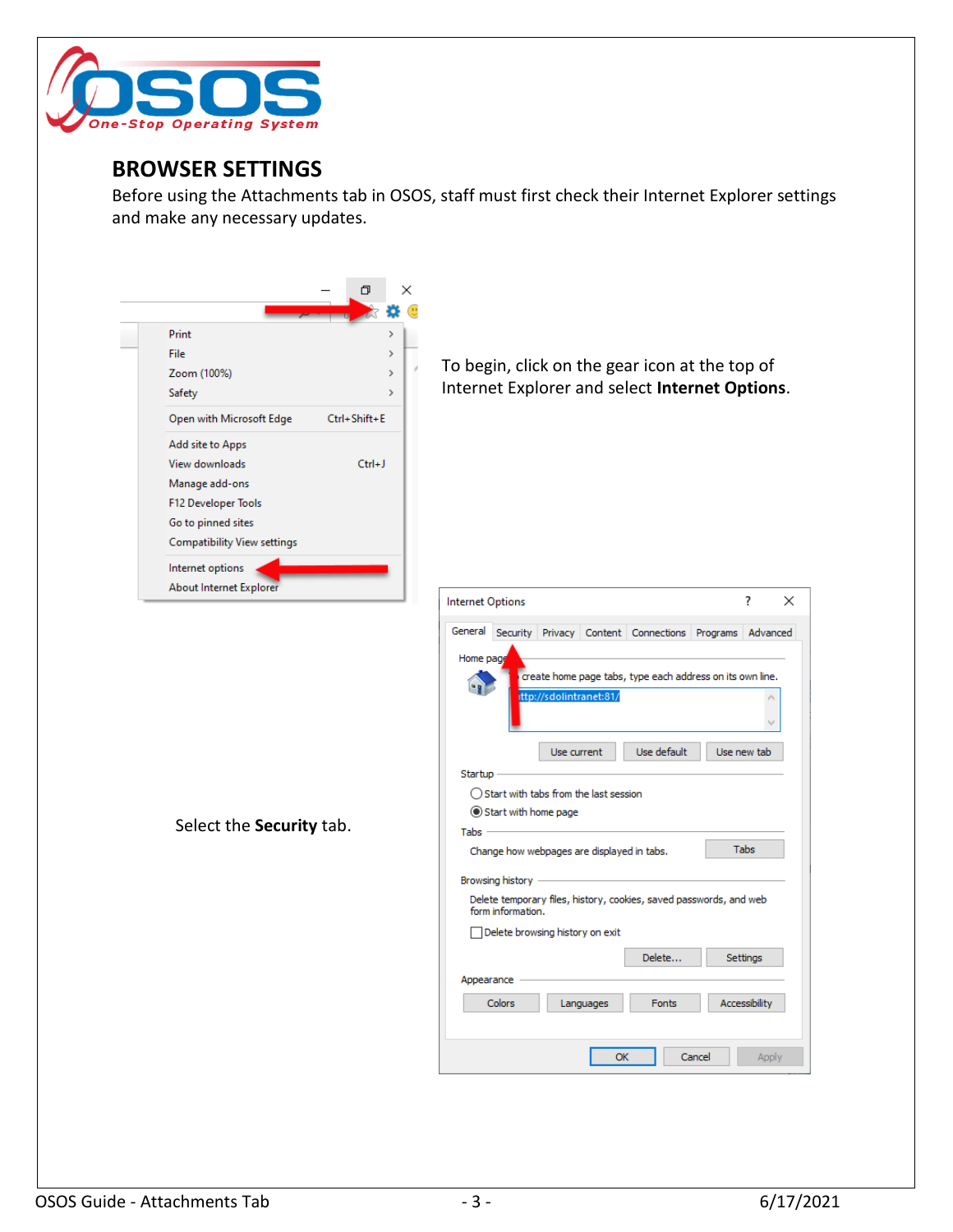

| ?<br>$\times$<br><b>Internet Options</b>                                                                                                                                                                                                                                                                                                                                                                                                                                                                                                                                                                                                               |                                                                                                                                                                                                                                                                    |
|--------------------------------------------------------------------------------------------------------------------------------------------------------------------------------------------------------------------------------------------------------------------------------------------------------------------------------------------------------------------------------------------------------------------------------------------------------------------------------------------------------------------------------------------------------------------------------------------------------------------------------------------------------|--------------------------------------------------------------------------------------------------------------------------------------------------------------------------------------------------------------------------------------------------------------------|
| General Security Privacy Content Connections Programs Advanced                                                                                                                                                                                                                                                                                                                                                                                                                                                                                                                                                                                         |                                                                                                                                                                                                                                                                    |
| Select a zone to view or change security settings.<br>Local intranet<br><b>Trusted sites</b><br>Internet<br>Restricted<br>sites<br><b>Trusted sites</b><br><b>Sites</b><br>This zone contains website what you<br>trust not to damage your mputer or<br>your files.<br>You have websites in this zone.<br>Security level for this zone<br>Allowed levels for this zone: All<br><b>Medium</b><br>- Prompts before downloading potentially unsafe<br>content<br>- Unsigned ActiveX controls will not be downloaded<br>Enable Protected Mode (requires restarting Internet Explorer)<br>Default level<br>Custom level<br>Reset all zones to default level | Click the green checkmark for Trusted Sites.<br>Then click Sites.                                                                                                                                                                                                  |
| <b>OK</b><br>Cancel<br><b>Apply</b>                                                                                                                                                                                                                                                                                                                                                                                                                                                                                                                                                                                                                    | ?<br><b>Internet Options</b><br>×<br>$\times$<br><b>Trusted sites</b><br>You can add and remove websites from this zone. All websites in<br>this zone will use the zone's security settings.                                                                       |
| Add the address https://osos.labor.ny.gov.<br>Click Add.<br>Click Close.                                                                                                                                                                                                                                                                                                                                                                                                                                                                                                                                                                               | Add this website to the zone:<br>Add<br>https://osos.labor.ny.gov<br>Websites:<br>*.incontact.com<br>emove<br>*.max.niceincontact.com<br>*.max.nice-incontact.com<br>*.niceincontact.com<br>v<br>○ Require server verification (https:) for all sites in this zone |
|                                                                                                                                                                                                                                                                                                                                                                                                                                                                                                                                                                                                                                                        | Close<br>Enable Protected Mode (requires restarting Internet Explorer)<br>Custom level<br>Default level<br>Reset all zones to default level<br>ОК<br>Cancel<br>Apply                                                                                               |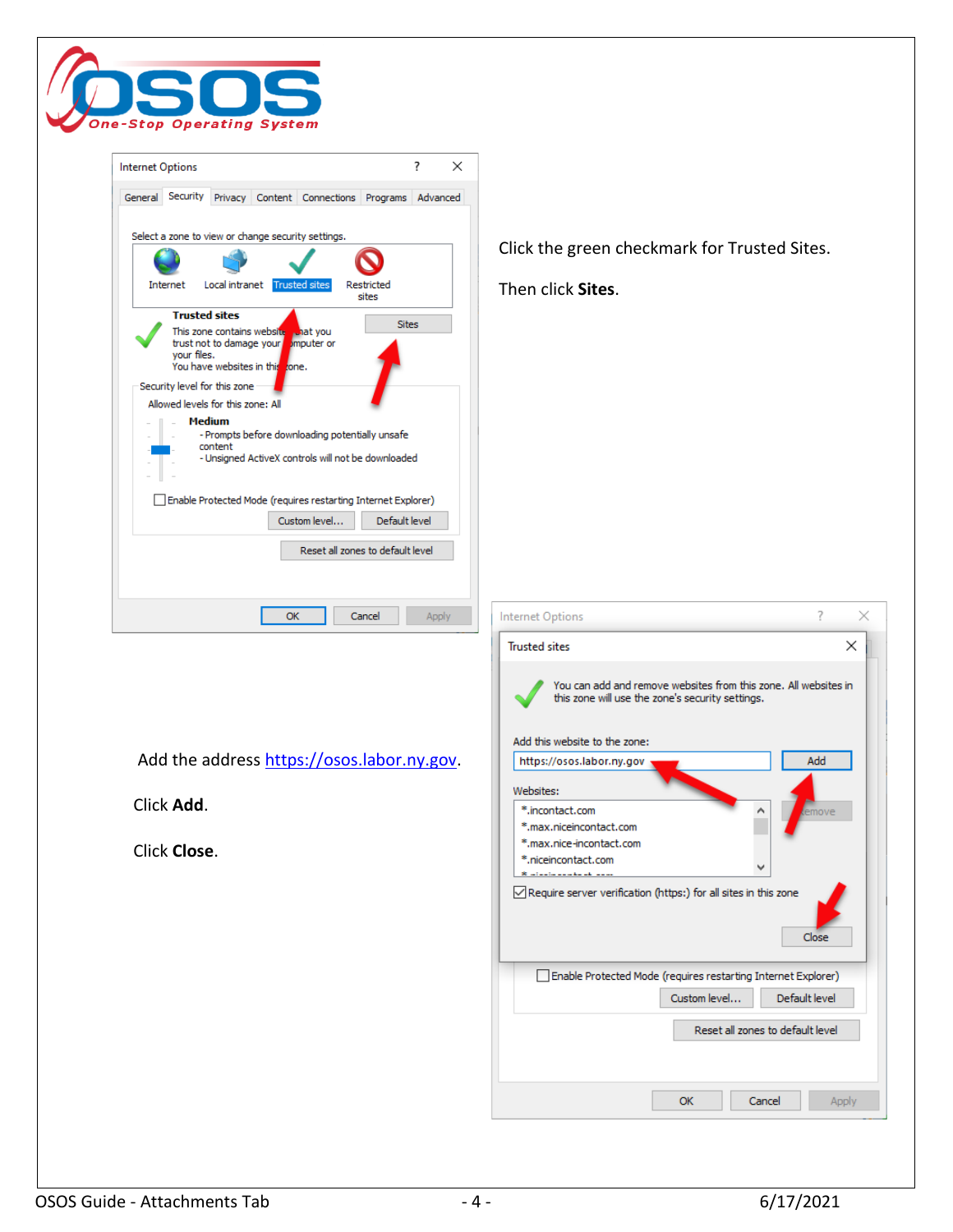

| ?<br>×<br><b>Internet Options</b>                                                                                                             | Click Apply.                                                                            |
|-----------------------------------------------------------------------------------------------------------------------------------------------|-----------------------------------------------------------------------------------------|
| General Security<br>Privacy Content Connections Programs Advanced<br>Select a zone to view or change security settings.                       | Then, still in the Security tab, click Custom<br>Level.                                 |
| Local intranet Trusted sites<br>Restricted<br>Internet<br>sites<br><b>Trusted sites</b><br><b>Sites</b>                                       |                                                                                         |
| This zone contains websites that you<br>trust not to damage your computer or<br>your files.<br>You have websites in this zone.                |                                                                                         |
| Security level for this zone                                                                                                                  |                                                                                         |
| <b>Custom</b><br>Custom settings.<br>- To change the settings, click Custom level.<br>- To use the recommended settings, click Default level. |                                                                                         |
| Enable Protected Mode (requires restarting Internet Explorer)<br>Default level<br>Custom level                                                |                                                                                         |
| Reset all zones to default level                                                                                                              |                                                                                         |
| OK<br>Cancel<br>Apply                                                                                                                         |                                                                                         |
|                                                                                                                                               | ×<br>Security Settings - Trusted Sites Zone                                             |
|                                                                                                                                               | Settings                                                                                |
|                                                                                                                                               | ActiveX controls and plug-ins<br>v.<br>Allow ActiveX Filtering<br>◯ Disable<br>◉ Enable |
|                                                                                                                                               | Allow previously unused ActiveX controls to run without prom                            |
| Adjust your ActiveX settings to the options                                                                                                   | ◯ Disable<br>◉ Enable                                                                   |
| indicated by the red arrows in the<br>screenshots.                                                                                            | Allow Scriptlets<br>● Disable                                                           |
|                                                                                                                                               | $\bigcirc$ Enable<br>$\bigcirc$ Prompt                                                  |
|                                                                                                                                               | Automatic prompting for ActiveX controls<br><b>◎</b> Disable                            |
|                                                                                                                                               | $\bigcirc$ Enable                                                                       |
|                                                                                                                                               | Binary and script behaviors<br>Administrator announad<br>$\overline{\phantom{a}}$<br>Y. |
|                                                                                                                                               | *Takes effect after you restart your computer                                           |
|                                                                                                                                               | Reset custom settings                                                                   |
|                                                                                                                                               | Reset to:<br>Medium (default)<br>Reset<br>v                                             |
|                                                                                                                                               | Cancel<br><b>OK</b>                                                                     |
|                                                                                                                                               |                                                                                         |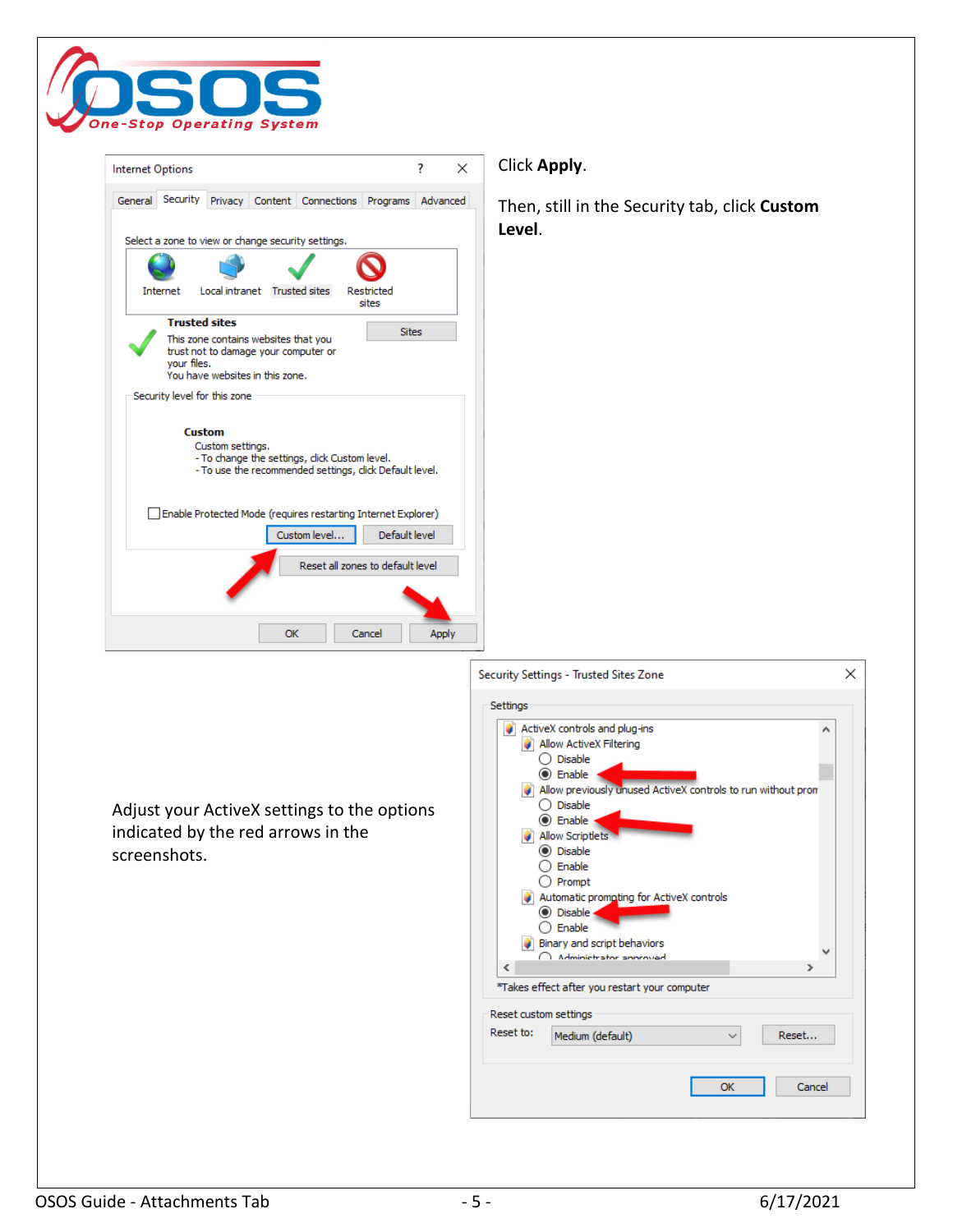

| Security Settings - Trusted Sites Zone<br>×<br>Settings<br>Automatic prompting for ActiveX controls<br>(C) Disable<br>$\bigcap$ Enable<br>Binary and script behaviors<br>◯ Administrator approved<br>◯ Disable<br>◉ Enable<br>Display video and animation on a webpage that does not use<br>(C) Disable<br>◯ Enable<br>Download signed ActiveX controls<br>() Disable<br>◯ Enable<br>◉ Prompt<br>Download unsigned ActiveX controls<br>nicable<br>∢<br>≯<br>*Takes effect after you restart your computer<br>Reset custom settings<br>Reset to:<br>Reset<br>Medium (default)<br>OK<br>Cancel<br>Security Settings - Trusted Sites Zone<br>×<br>Settings<br>Download unsigned ActiveX controls<br>◯ Disable<br>) Enable<br>◉ Prompt<br>Initialize and script ActiveX controls not marked as safe for set<br>◯ Disable<br>O Enable<br>$\bigcirc$ Prompt<br>Only allow approved domains to use ActiveX without prompt<br>(C) Disable<br>$\bigcirc$ Enable<br>Run ActiveX controls and plug-ins<br>$\bigcirc$ Administrator approved<br>Disable<br>(*) Enable<br>Dramnt<br>Y.<br>∢<br>*Takes effect after you restart your computer<br>Reset custom settings<br>Reset to:<br>Reset<br>Medium (default)<br>ОК<br>Cancel |  |
|--------------------------------------------------------------------------------------------------------------------------------------------------------------------------------------------------------------------------------------------------------------------------------------------------------------------------------------------------------------------------------------------------------------------------------------------------------------------------------------------------------------------------------------------------------------------------------------------------------------------------------------------------------------------------------------------------------------------------------------------------------------------------------------------------------------------------------------------------------------------------------------------------------------------------------------------------------------------------------------------------------------------------------------------------------------------------------------------------------------------------------------------------------------------------------------------------------------------|--|
|                                                                                                                                                                                                                                                                                                                                                                                                                                                                                                                                                                                                                                                                                                                                                                                                                                                                                                                                                                                                                                                                                                                                                                                                                    |  |
|                                                                                                                                                                                                                                                                                                                                                                                                                                                                                                                                                                                                                                                                                                                                                                                                                                                                                                                                                                                                                                                                                                                                                                                                                    |  |
|                                                                                                                                                                                                                                                                                                                                                                                                                                                                                                                                                                                                                                                                                                                                                                                                                                                                                                                                                                                                                                                                                                                                                                                                                    |  |
|                                                                                                                                                                                                                                                                                                                                                                                                                                                                                                                                                                                                                                                                                                                                                                                                                                                                                                                                                                                                                                                                                                                                                                                                                    |  |
|                                                                                                                                                                                                                                                                                                                                                                                                                                                                                                                                                                                                                                                                                                                                                                                                                                                                                                                                                                                                                                                                                                                                                                                                                    |  |
|                                                                                                                                                                                                                                                                                                                                                                                                                                                                                                                                                                                                                                                                                                                                                                                                                                                                                                                                                                                                                                                                                                                                                                                                                    |  |
|                                                                                                                                                                                                                                                                                                                                                                                                                                                                                                                                                                                                                                                                                                                                                                                                                                                                                                                                                                                                                                                                                                                                                                                                                    |  |
|                                                                                                                                                                                                                                                                                                                                                                                                                                                                                                                                                                                                                                                                                                                                                                                                                                                                                                                                                                                                                                                                                                                                                                                                                    |  |
|                                                                                                                                                                                                                                                                                                                                                                                                                                                                                                                                                                                                                                                                                                                                                                                                                                                                                                                                                                                                                                                                                                                                                                                                                    |  |
|                                                                                                                                                                                                                                                                                                                                                                                                                                                                                                                                                                                                                                                                                                                                                                                                                                                                                                                                                                                                                                                                                                                                                                                                                    |  |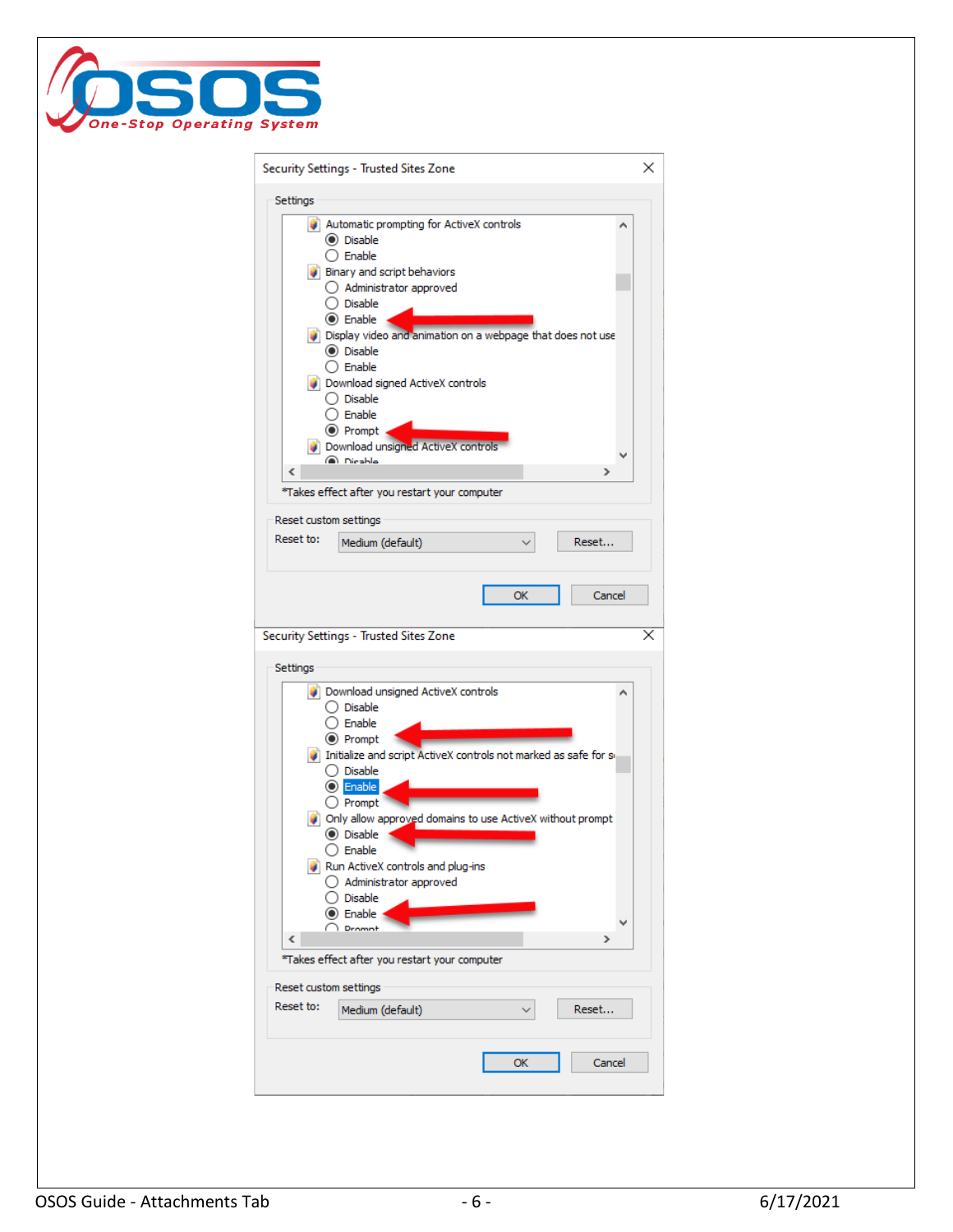

Click **OK**.

Then click **Apply** on the next screen.

Click on the Advanced tab. Scroll to the Security section and select "Allow Software to run or install even if **the** signature is invalid."

# Click **Apply**

Then click **OK**.

| Internet Options                                                                                                                                                                                                                                                                                                                                                                                                                                                                                                                                                                                                                                                                                                                       |       | x            |
|----------------------------------------------------------------------------------------------------------------------------------------------------------------------------------------------------------------------------------------------------------------------------------------------------------------------------------------------------------------------------------------------------------------------------------------------------------------------------------------------------------------------------------------------------------------------------------------------------------------------------------------------------------------------------------------------------------------------------------------|-------|--------------|
| Security Privacy Content Connection<br>General                                                                                                                                                                                                                                                                                                                                                                                                                                                                                                                                                                                                                                                                                         | 7S.   | Advanced     |
| Settings                                                                                                                                                                                                                                                                                                                                                                                                                                                                                                                                                                                                                                                                                                                               |       |              |
| Security<br>Allow active content from CDs to run on My Computer*<br>Allow active content to run in files on My Computer*<br>Allow software to run or install even if the signature is invi-<br>Block unsecured images with other mixed content<br>Check for publisher's certificate revocation<br>Check for server certificate revocation*<br>Check for signatures on downloaded programs<br>Do not save encrypted pages to disk<br>Empty Temporary Internet Files folder when browser is clo<br>Enable 64-bit processes for Enhanced Protected Mode*<br>Enable DOM Storage<br>Enable Enhanced Protected Mode*<br>$\sqrt{\phantom{a}}$ Enable Integrated Windows Authentication*<br>∢<br>*Takes effect after you restart your computer | ⋗     |              |
| Restore advanced settings                                                                                                                                                                                                                                                                                                                                                                                                                                                                                                                                                                                                                                                                                                              |       |              |
| Reset Internet Explorer settings                                                                                                                                                                                                                                                                                                                                                                                                                                                                                                                                                                                                                                                                                                       |       |              |
| Resets Internet Explorer's settings to their default<br>condition.                                                                                                                                                                                                                                                                                                                                                                                                                                                                                                                                                                                                                                                                     | Reset |              |
| You should only use this if your browser is in an unusable state.                                                                                                                                                                                                                                                                                                                                                                                                                                                                                                                                                                                                                                                                      |       |              |
| Cancel<br>OK                                                                                                                                                                                                                                                                                                                                                                                                                                                                                                                                                                                                                                                                                                                           |       | <b>Apply</b> |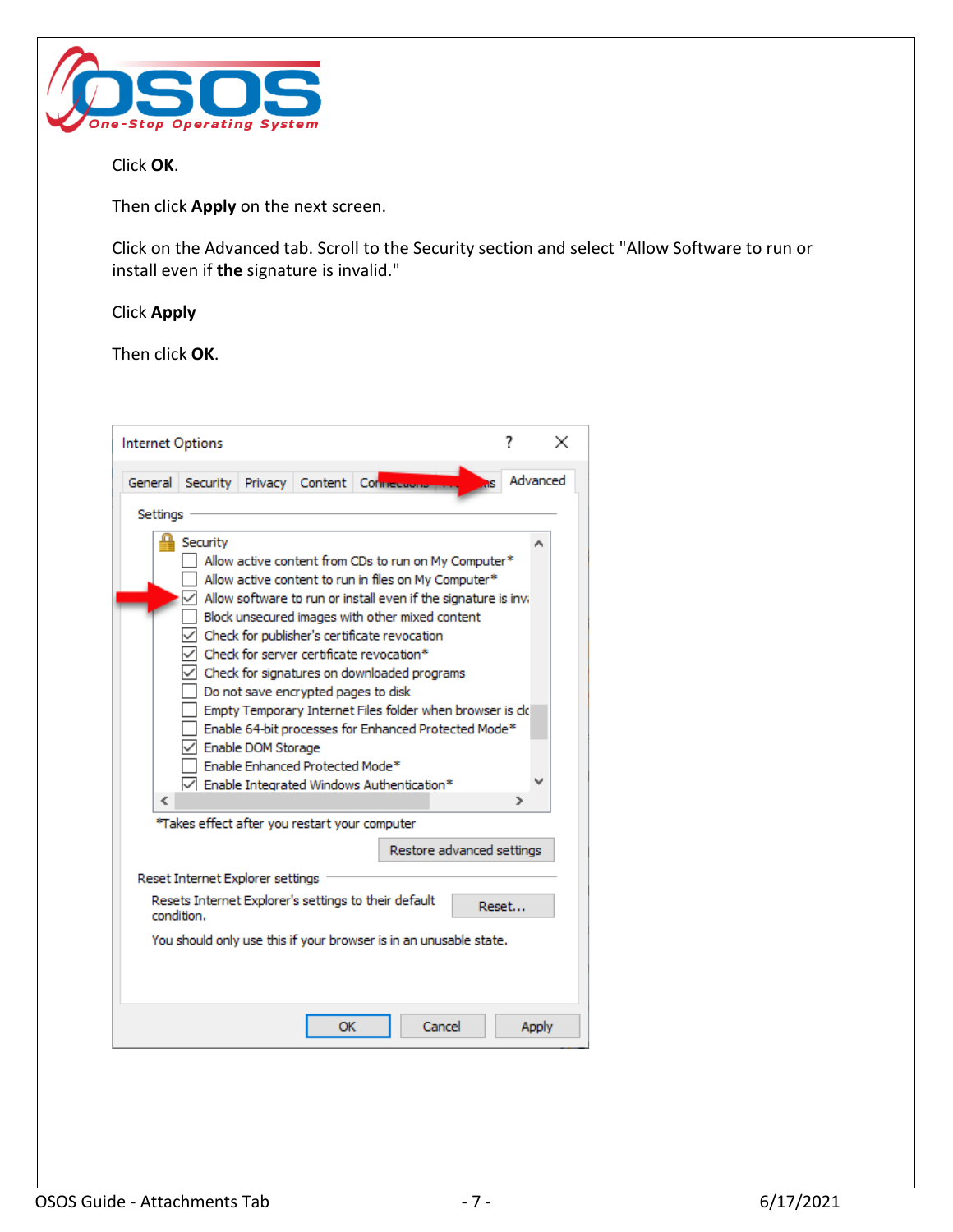

### <span id="page-8-0"></span>**UPLOADING ATTACHMENTS IN OSOS**

The **Attachments** tab is located in the **Customer** module, **Customer Detail** window of OSOS.

| <b>CUSTOMER</b>                                                                                                        |                          | <b>PROVIDER</b>      |                    | <b>EMPLOYER</b> |                     | <b>STAFF</b>         |                   | <b>HELP</b>    |       |                  |
|------------------------------------------------------------------------------------------------------------------------|--------------------------|----------------------|--------------------|-----------------|---------------------|----------------------|-------------------|----------------|-------|------------------|
| <b>Customer Search</b>                                                                                                 | <b>Customer Detail</b>   |                      | <b>Comp Assess</b> |                 |                     | <b>Services</b>      | <b>Links</b>      | <b>JobZone</b> |       | <b>NextGen</b>   |
|                                                                                                                        |                          |                      | SSN.               |                 |                     | OSOS ID: NY015304710 |                   |                |       | of 1             |
| « < y   Add'l Info   Pgms/PA   Objective   Work Hist. Ed/Lic   Skills   Saved Searches   Activities   Comments   Tests |                          |                      |                    |                 |                     |                      |                   |                |       | Attachments > >> |
| <b>Attachment Detail</b>                                                                                               |                          |                      |                    |                 |                     |                      |                   |                |       |                  |
| Attachment Type                                                                                                        |                          |                      |                    |                 |                     |                      | <b>Staff</b>      |                |       |                  |
| <b>Notes</b>                                                                                                           |                          |                      |                    |                 | ∧                   |                      | Office            |                |       |                  |
|                                                                                                                        |                          |                      |                    |                 |                     | File Name            |                   |                |       |                  |
|                                                                                                                        |                          |                      |                    |                 | $\checkmark$        | Last Modified        |                   |                |       |                  |
|                                                                                                                        | <b>Upload Attachment</b> |                      |                    |                 |                     |                      |                   |                |       |                  |
|                                                                                                                        |                          |                      |                    |                 |                     |                      |                   |                |       |                  |
| Date Added                                                                                                             |                          | Attachment           |                    |                 |                     | Type                 | Source            |                | Staff |                  |
|                                                                                                                        |                          |                      |                    |                 |                     |                      |                   |                |       |                  |
|                                                                                                                        |                          |                      |                    |                 |                     |                      |                   |                |       |                  |
|                                                                                                                        |                          |                      |                    |                 |                     |                      |                   |                |       |                  |
|                                                                                                                        |                          |                      |                    |                 |                     |                      |                   |                |       |                  |
|                                                                                                                        |                          |                      |                    |                 |                     |                      |                   |                |       |                  |
|                                                                                                                        |                          |                      |                    |                 |                     |                      |                   |                |       |                  |
|                                                                                                                        |                          |                      |                    |                 |                     |                      |                   |                |       |                  |
|                                                                                                                        | Add Attachment           |                      |                    |                 | Download Attachment |                      | Delete Attachment |                |       |                  |
|                                                                                                                        |                          | File Type $\sqrt{ }$ |                    |                 |                     |                      |                   |                |       |                  |
| Start Match Services Comp Assess Activity 1.A. Referrals Correspond NR Ret to Srch Comments Tag<br>$S$ ave             |                          |                      |                    |                 |                     |                      |                   |                |       |                  |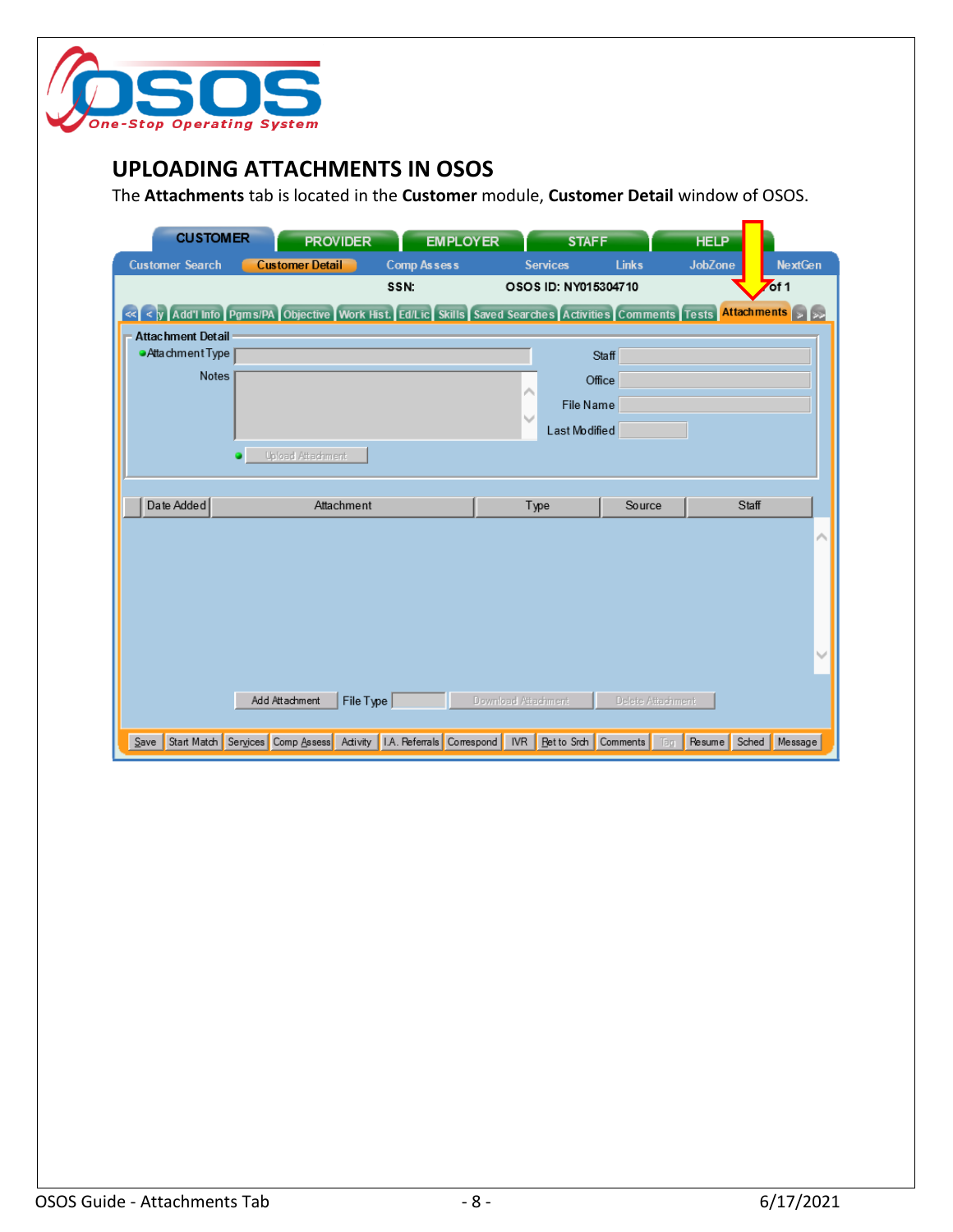

After selecting the Attachments tab, click the **Add Attachment** button.

Select the type of document you are uploading from the **Attachment Type** dropdown menu.

| <b>CUSTOMER</b>          | <b>PROVIDER</b>                                                                                                                                | <b>EMPLOYER</b>    |                            | <b>STAFF</b>                     |                      | <b>HELP</b>           |                |
|--------------------------|------------------------------------------------------------------------------------------------------------------------------------------------|--------------------|----------------------------|----------------------------------|----------------------|-----------------------|----------------|
| <b>Customer Search</b>   | <b>Customer Detail</b>                                                                                                                         | <b>Comp Assess</b> |                            | <b>Services</b>                  | <b>Links</b>         | <b>JobZone</b>        | <b>NextGen</b> |
|                          |                                                                                                                                                | SSN:               |                            | OSOS ID: NY015304710             |                      |                       | 1 of 1         |
|                          | << < y   Add'l Info   Pgms/PA   Objective   Work Hist.   Ed/Lic   Skills   Saved Searches   Activities   Comments   Tests   Attachments   > >> |                    |                            |                                  |                      |                       |                |
| <b>Attachment Detail</b> |                                                                                                                                                |                    |                            |                                  |                      |                       |                |
|                          |                                                                                                                                                |                    |                            |                                  |                      |                       |                |
|                          | Attachment Type RESEA - Reemployment Plan<br><b>RESEA - Eligibility Questionnaire</b>                                                          |                    |                            |                                  | Staff KLINE, REBECCA |                       |                |
|                          | Notes WIOA - Release of Information                                                                                                            |                    |                            | Office                           |                      |                       |                |
|                          | DEV - Date of Birth                                                                                                                            |                    |                            |                                  |                      |                       |                |
|                          | DEV - Veteran Status                                                                                                                           |                    |                            | File Name                        |                      |                       |                |
|                          | Equal Opportunity Document                                                                                                                     |                    |                            |                                  |                      |                       |                |
|                          | Training - Proof of Credential<br>Training - Proof of Skill Gain                                                                               |                    |                            | Last Modified                    |                      |                       |                |
|                          | Training - OJT / Customized Training Contract                                                                                                  |                    |                            |                                  |                      |                       |                |
|                          |                                                                                                                                                |                    |                            |                                  |                      |                       |                |
| Date Added               | Attachment                                                                                                                                     |                    | Type                       |                                  | Source               | Staff                 |                |
| 05/27/2021<br>M          |                                                                                                                                                |                    |                            | <b>RESEA - Eligibility Quest</b> |                      | <b>KLINE, REBECCA</b> |                |
|                          |                                                                                                                                                |                    |                            |                                  |                      |                       |                |
|                          |                                                                                                                                                |                    |                            |                                  |                      |                       |                |
|                          |                                                                                                                                                |                    |                            |                                  |                      |                       |                |
|                          |                                                                                                                                                |                    |                            |                                  |                      |                       |                |
|                          |                                                                                                                                                |                    |                            |                                  |                      |                       |                |
|                          |                                                                                                                                                |                    |                            |                                  |                      |                       |                |
|                          |                                                                                                                                                |                    |                            |                                  |                      |                       |                |
|                          |                                                                                                                                                |                    |                            |                                  |                      |                       |                |
|                          |                                                                                                                                                |                    |                            |                                  |                      |                       |                |
|                          |                                                                                                                                                |                    |                            |                                  |                      |                       |                |
|                          | Add Attachment                                                                                                                                 |                    | <b>Download Attachment</b> |                                  | Delete Attachment    |                       |                |
|                          |                                                                                                                                                | File Type Unknown  |                            |                                  |                      |                       |                |
|                          | Save Start Match Services Comp Assess Activity I.A. Referrals Correspond IVR Ret to Srch Comments                                              |                    |                            |                                  | Tag                  | Resume Sched Message  |                |



*Remember, you cannot upload any document that has not been [listed in this guide.](#page-2-0) If you are trying to upload a document that is not listed in the dropdown menu, you should not upload it.*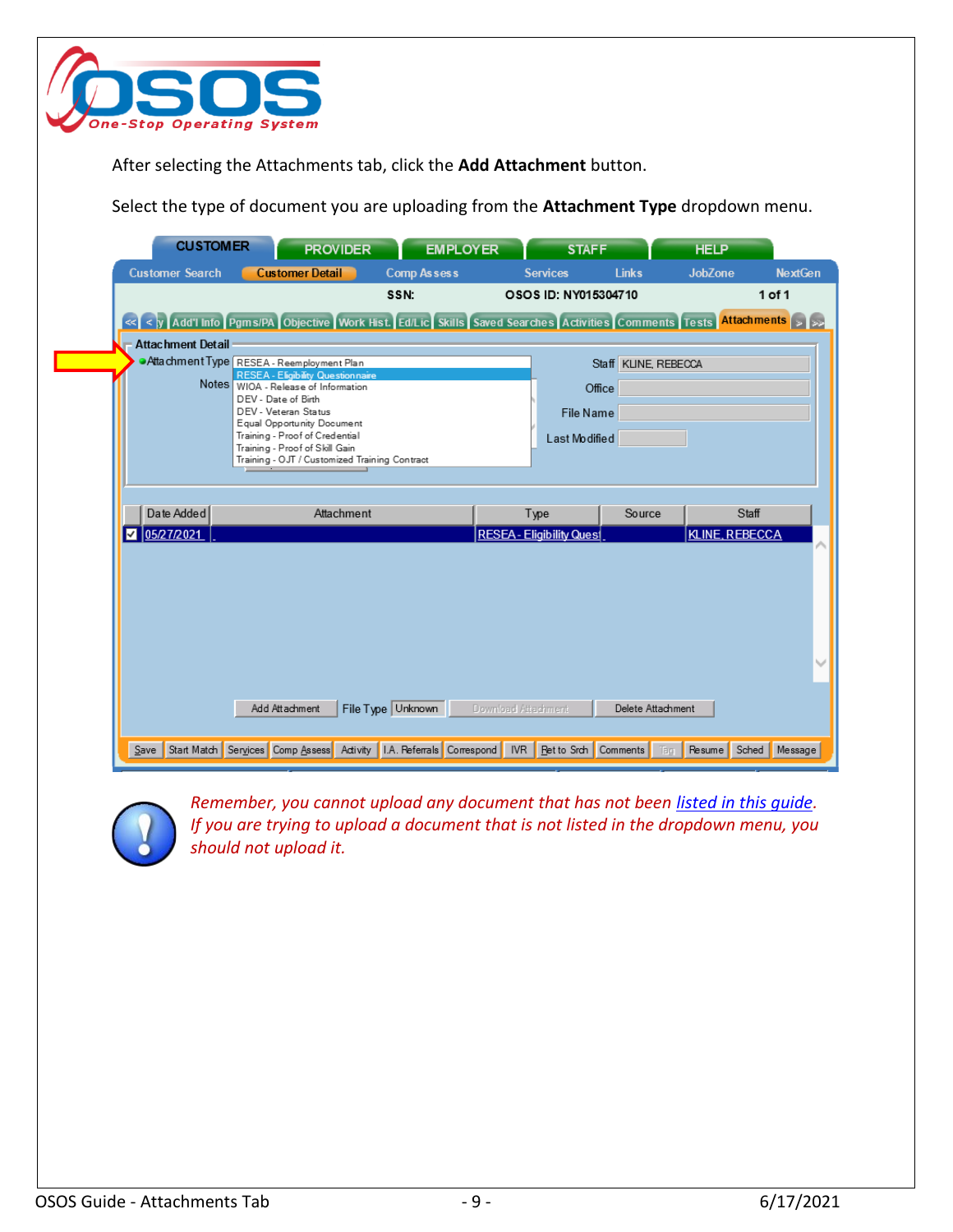

After selecting the Attachment Type, click the **Upload Attachment** button.

This will bring up the **Upload Customer Attachment** webpage dialog.

Click the **Browse** button.

| <b>CUSTOMER</b>          |                                                       | <b>PROVIDER</b>   | <b>EMPLOYER</b>                                                                                                                              |                     | <b>STAFF</b>                 |                      | <b>HELP</b>     |                |
|--------------------------|-------------------------------------------------------|-------------------|----------------------------------------------------------------------------------------------------------------------------------------------|---------------------|------------------------------|----------------------|-----------------|----------------|
| <b>Customer Search</b>   | <b>Customer Detail</b>                                |                   | <b>Comp Assess</b>                                                                                                                           |                     | <b>Services</b>              | <b>Links</b>         | <b>JobZone</b>  | <b>NextGen</b> |
|                          |                                                       |                   | SSN:                                                                                                                                         |                     | OSOS ID: NY015304710         |                      |                 | 1 of 1         |
|                          |                                                       |                   | << < y   Add'l Info   Pgms/PA   Objective   Work Hist.   Ed/Lic   Skills   Saved Searches   Activities   Comments   Tests   Attachments   >> |                     |                              |                      |                 |                |
| <b>Attachment Detail</b> |                                                       |                   |                                                                                                                                              |                     |                              |                      |                 |                |
|                          | Atta chment Type RESEA - Ul Eligibility Questionnaire |                   |                                                                                                                                              | $\check{ }$         |                              | Staff KLINE, REBECCA |                 |                |
| <b>Notes</b>             |                                                       |                   |                                                                                                                                              |                     | Office                       |                      |                 |                |
|                          |                                                       |                   |                                                                                                                                              |                     | File Name                    |                      |                 |                |
|                          |                                                       |                   |                                                                                                                                              | r                   | Last Modified                |                      |                 |                |
|                          |                                                       | Upload Attachment |                                                                                                                                              |                     |                              |                      |                 |                |
|                          |                                                       |                   |                                                                                                                                              |                     |                              |                      |                 |                |
| Date Added               |                                                       | Attachment        |                                                                                                                                              | Type                |                              | Source               | Staff           |                |
| 05/26/2021               |                                                       |                   |                                                                                                                                              |                     | RESEA - UI Eligibility Qu    |                      | KLINE, REBE     |                |
|                          |                                                       |                   | Upload Customer Attachment -- Webpage Dialog                                                                                                 |                     |                              |                      |                 |                |
|                          |                                                       |                   |                                                                                                                                              |                     |                              |                      |                 |                |
|                          |                                                       |                   | <b>Upload Customer Attachment</b>                                                                                                            |                     |                              |                      |                 |                |
|                          |                                                       |                   |                                                                                                                                              |                     |                              |                      |                 | Browse         |
|                          |                                                       |                   |                                                                                                                                              |                     |                              |                      |                 |                |
|                          |                                                       |                   |                                                                                                                                              |                     |                              |                      |                 |                |
|                          |                                                       |                   |                                                                                                                                              |                     | Upload                       | Cancel               |                 |                |
|                          | Add Attachment                                        | File Type         |                                                                                                                                              | Download Attachment |                              | Delete Attachment    |                 |                |
|                          |                                                       |                   |                                                                                                                                              |                     |                              |                      |                 |                |
| Save                     |                                                       |                   | Start Match Services Comp Assess Activity 1.A. Referrals Correspond                                                                          |                     | IVR   Ret to Srch   Comments | Tag                  | Sched<br>Resume | Message        |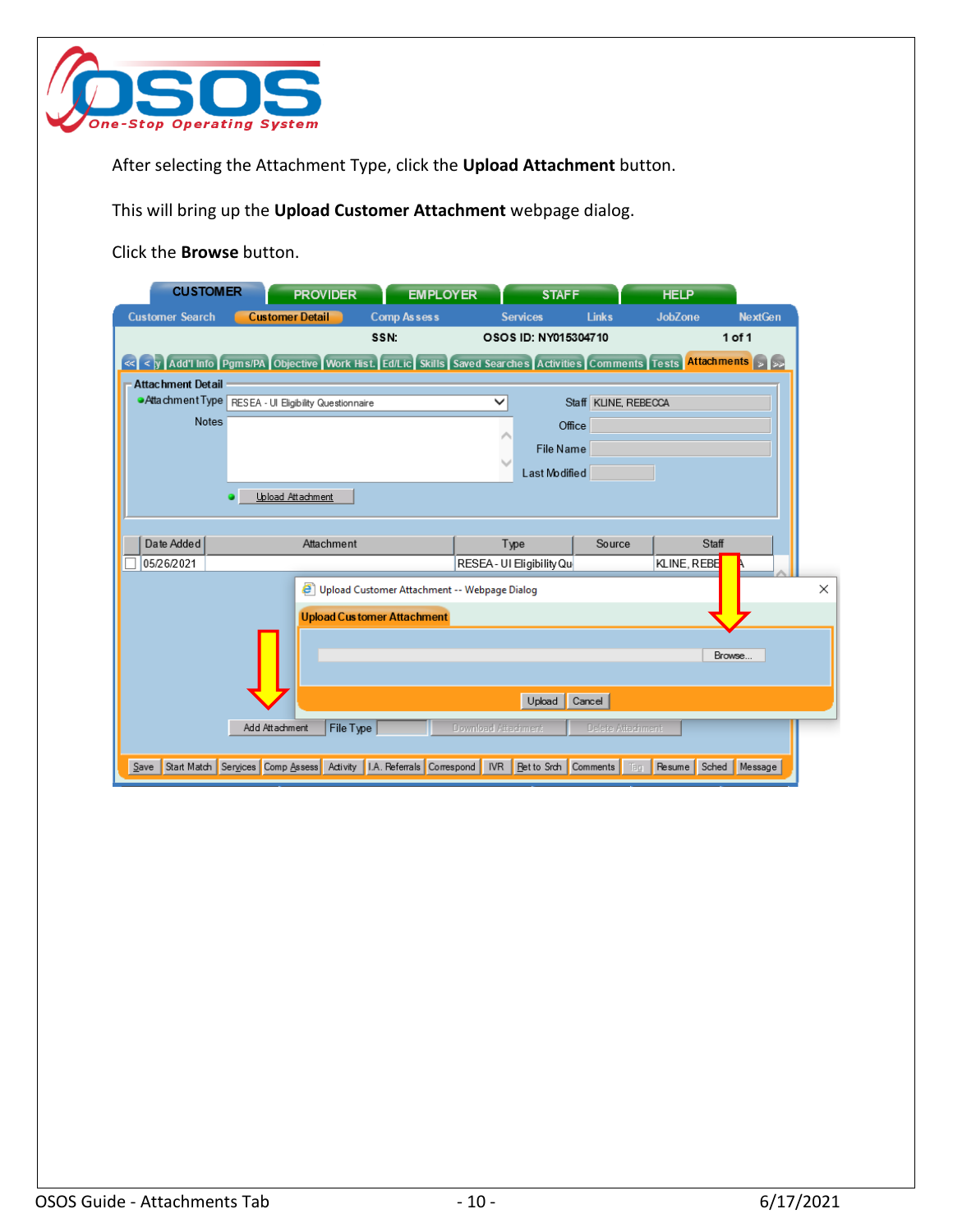

Select the document to upload from your desktop.

#### Click **Open**.

| Choose File to Upload                  |            |                                                                                     |                   | $\times$       |
|----------------------------------------|------------|-------------------------------------------------------------------------------------|-------------------|----------------|
| $\leftarrow$ $\rightarrow$ $\sim$<br>麠 |            | This PC > Documents<br>Ō<br>$\checkmark$                                            | Search Documents  | م              |
| Organize $\blacktriangleright$         | New folder |                                                                                     | 胆 ▼               | $\bullet$      |
| This PC                                | ́          | Name                                                                                | Date modified     | Type           |
| 3D Objects                             |            | <mark>咖</mark> WS1 RESEA Questionnaire.doc                                          | 8/24/2018 3:14 PM | Micros         |
|                                        |            | Hall Youth OSOS Services Checklist.doc                                              | 7/24/2019 3:30 PM | <b>Micros</b>  |
| Desktop                                |            | Hell Youth OSOS Services Checklist-TA.doc                                           | 7/24/2019 4:04 PM | <b>Micros</b>  |
| 睾<br>Documents                         |            | 画 customer.dot                                                                      | 2018 2:23 PM      | Micros $\vee$  |
| Downloads                              | v.         | $\prec$                                                                             |                   | $\rightarrow$  |
|                                        |            | <b>All File</b><br><b>WS1 RESEA Questionnaire.doc</b><br>File name:<br>$\checkmark$ |                   | $\checkmark$   |
|                                        |            |                                                                                     | Open              | Cancel<br>$-1$ |

The file name is now displayed in the Upload Customer Attachment box.

Click the **Upload** button.

| e<br>Upload Customer Attachment -- Webpage Dialog          |        |  |  |  |  |  |  |  |  |
|------------------------------------------------------------|--------|--|--|--|--|--|--|--|--|
| <b>Upload Customer Attachment</b>                          |        |  |  |  |  |  |  |  |  |
|                                                            |        |  |  |  |  |  |  |  |  |
| C:\ Users\ bccrd3\ Documents\ WS1 RESEA Question<br>re.doc | Browse |  |  |  |  |  |  |  |  |
|                                                            |        |  |  |  |  |  |  |  |  |
| Upload<br>Cancel                                           |        |  |  |  |  |  |  |  |  |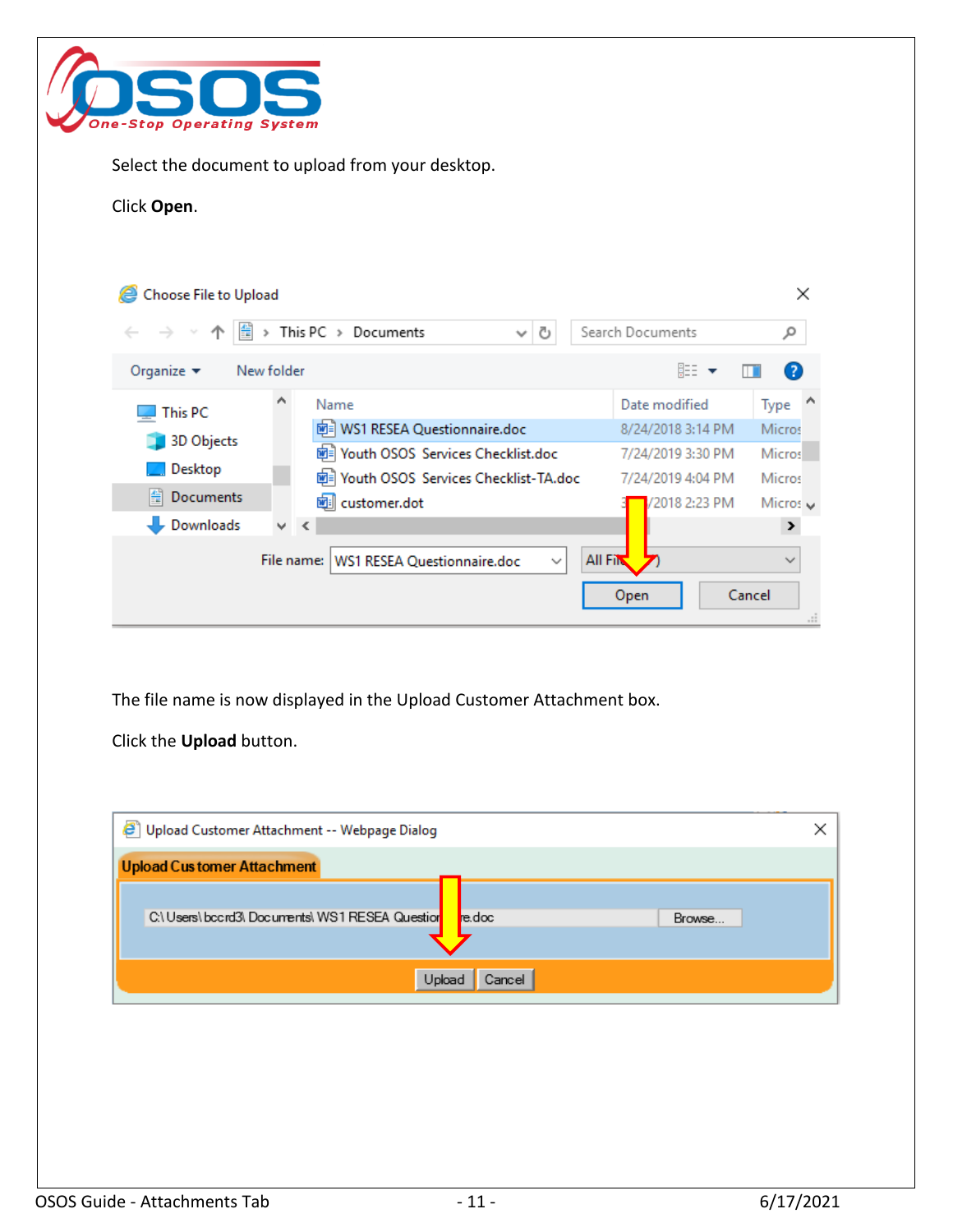

Now the document is attached to the OSOS record.

Click the **Save** button at the bottom of the screen immediately, before uploading another document.

| <b>CUSTOMER</b>                                                                                                         |                                  | <b>PROVIDER</b>             | <b>EMPLOYER</b>                        |                           | <b>STAFF</b>         |                      | <b>HELP</b>                           |         |
|-------------------------------------------------------------------------------------------------------------------------|----------------------------------|-----------------------------|----------------------------------------|---------------------------|----------------------|----------------------|---------------------------------------|---------|
| <b>Customer Search</b>                                                                                                  |                                  | <b>Customer Detail</b>      | Comp Assess                            | <b>Services</b>           |                      | <b>Links</b>         | <b>JobZone</b>                        |         |
|                                                                                                                         |                                  |                             | SSN:                                   |                           | OSOS ID: NY015898202 |                      |                                       | 1 of 1  |
| << < Hist. Ed/Lic Skills Saved Searches Activities Comments Tests Attachments [Languages Spoken MR Additional Info > >> |                                  |                             |                                        |                           |                      |                      |                                       |         |
| <b>Attachment Detail</b>                                                                                                |                                  |                             |                                        |                           |                      |                      |                                       |         |
| Atta chment Type RESEA - Ul Eligibility Questionnaire                                                                   |                                  |                             |                                        | ✓                         |                      | Staff KLINE, REBECCA |                                       |         |
| <b>Notes</b>                                                                                                            |                                  |                             |                                        |                           | Office               |                      |                                       |         |
|                                                                                                                         |                                  |                             |                                        |                           |                      |                      | File Name WS1 RESEA Questionnaire.doc |         |
|                                                                                                                         |                                  |                             |                                        |                           | Last Modified        |                      |                                       |         |
|                                                                                                                         |                                  | <b>Upload Attachment</b>    |                                        |                           |                      |                      |                                       |         |
|                                                                                                                         |                                  |                             |                                        |                           |                      |                      |                                       |         |
|                                                                                                                         |                                  |                             |                                        |                           |                      |                      |                                       |         |
| Date Added                                                                                                              |                                  | Attachment                  |                                        | Type                      |                      | Source               | Staff                                 |         |
| 05/27/2021<br>₩                                                                                                         |                                  | WS1 RESEA Questionnaire.doc |                                        | RESEA - UI Eligibility Qu |                      |                      | KLINE, REBECCA                        |         |
|                                                                                                                         |                                  |                             |                                        |                           |                      |                      |                                       |         |
|                                                                                                                         |                                  |                             |                                        |                           |                      |                      |                                       |         |
|                                                                                                                         |                                  |                             |                                        |                           |                      |                      |                                       |         |
|                                                                                                                         |                                  |                             |                                        |                           |                      |                      |                                       |         |
|                                                                                                                         |                                  |                             |                                        |                           |                      |                      |                                       |         |
|                                                                                                                         |                                  |                             |                                        |                           |                      |                      |                                       |         |
|                                                                                                                         | Add Attachment                   |                             | File Type Unknown                      | Download Attachment       |                      | Delete Attachment    |                                       |         |
|                                                                                                                         | Start Match Services Comp Assess |                             | Activity   I.A. Referrals   Correspond |                           | IVR   Ret to Srch    | Comments<br>Tag      | Resume Sched                          | Message |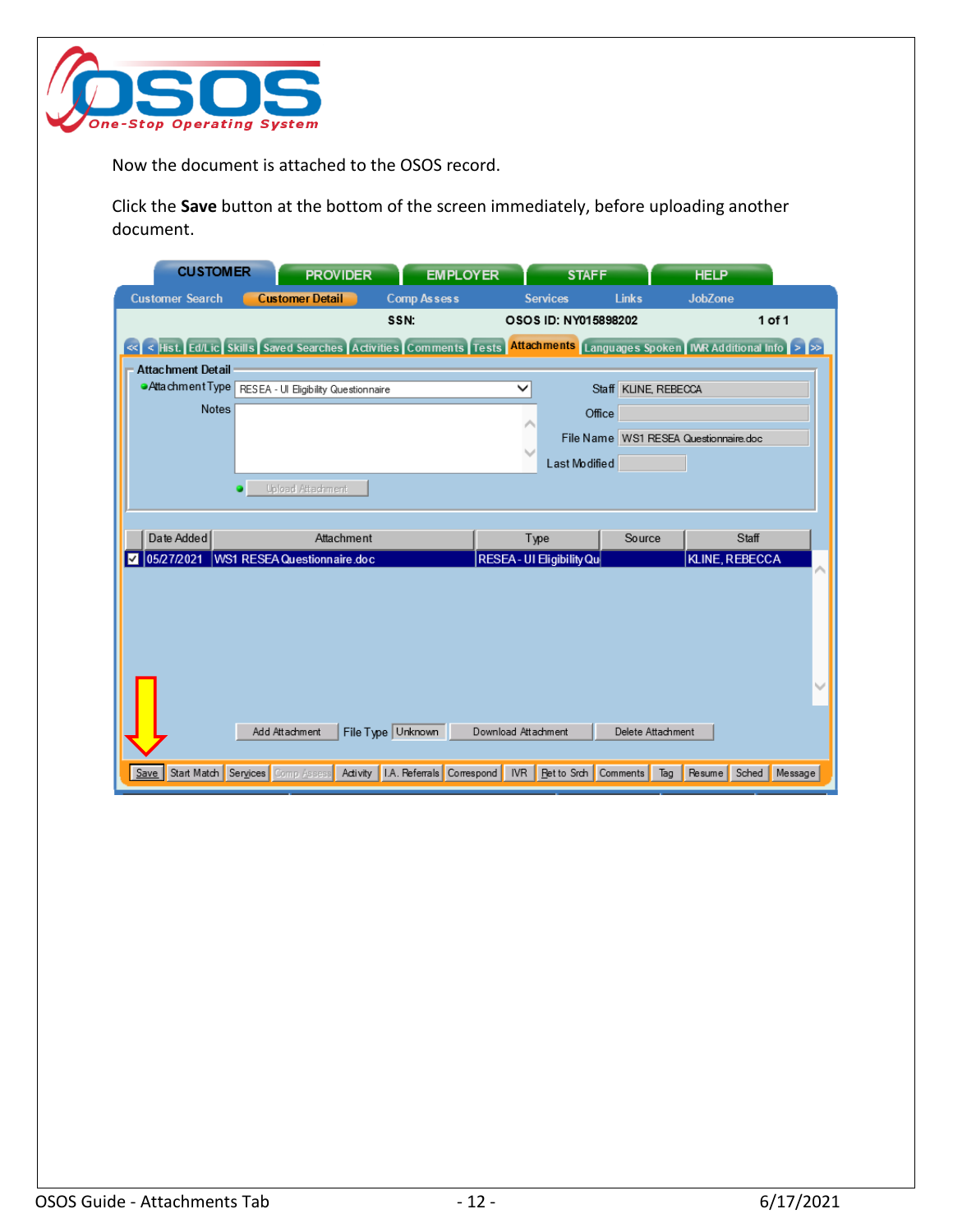

To download an attached document, select the document and click the **Download Attachment** button at the bottom of the screen.

| <b>CUSTOMER</b>                                                                                                             |                                  | <b>PROVIDER</b>             | <b>EMPLOYER</b>                        |                           | <b>STAFF</b>                 |                      | <b>HELP</b>                           |         |
|-----------------------------------------------------------------------------------------------------------------------------|----------------------------------|-----------------------------|----------------------------------------|---------------------------|------------------------------|----------------------|---------------------------------------|---------|
| <b>Customer Search</b>                                                                                                      | <b>Customer Detail</b>           |                             | <b>Comp Assess</b>                     |                           | <b>Services</b>              | <b>Links</b>         | <b>JobZone</b>                        |         |
|                                                                                                                             |                                  |                             | SSN:                                   |                           | OSOS ID: NY015898202         |                      |                                       | 1 of 1  |
| « <   <   Hist. Ed/Lic Skills Saved Searches Activities Comments Tests Attachments Languages Spoken MR Additional Info > >> |                                  |                             |                                        |                           |                              |                      |                                       |         |
| <b>Attachment Detail</b>                                                                                                    |                                  |                             |                                        |                           |                              |                      |                                       |         |
| Atta chment Type RESEA - Ul Eligibility Questionnaire                                                                       |                                  |                             |                                        | ✓                         |                              | Staff KLINE, REBECCA |                                       |         |
| <b>Notes</b>                                                                                                                |                                  |                             |                                        |                           | Office                       |                      |                                       |         |
|                                                                                                                             |                                  |                             |                                        |                           |                              |                      | File Name WS1 RESEA Questionnaire.doc |         |
|                                                                                                                             |                                  |                             |                                        |                           | Last Modified                |                      |                                       |         |
|                                                                                                                             |                                  | <b>Upload Attachment</b>    |                                        |                           |                              |                      |                                       |         |
|                                                                                                                             |                                  |                             |                                        |                           |                              |                      |                                       |         |
| Date Added                                                                                                                  |                                  | Attachment                  |                                        | Type                      |                              | Source               | Staff                                 |         |
| 05/27/2021                                                                                                                  |                                  | WS1 RESEA Questionnaire.doc |                                        | RESEA - UI Eligibility Qu |                              |                      | KLINE, REBECCA                        |         |
|                                                                                                                             |                                  |                             |                                        |                           |                              |                      |                                       |         |
|                                                                                                                             |                                  |                             |                                        |                           |                              |                      |                                       |         |
|                                                                                                                             |                                  |                             |                                        |                           |                              |                      |                                       |         |
|                                                                                                                             |                                  |                             |                                        |                           |                              |                      |                                       |         |
|                                                                                                                             |                                  |                             |                                        |                           |                              |                      |                                       |         |
|                                                                                                                             |                                  |                             |                                        |                           |                              |                      |                                       |         |
|                                                                                                                             | Add Attachment                   |                             | File Type Unknown                      | Download Attachment       |                              | Delete Attachment    |                                       |         |
|                                                                                                                             |                                  |                             |                                        |                           |                              |                      |                                       |         |
| Save                                                                                                                        | Start Match Services Comp Assess |                             | Activity   I.A. Referrals   Correspond |                           | IVR   Ret to Srch   Comments | Tag                  | Sched<br>Resume <sup>[</sup>          | Message |



*Requests to delete an uploaded document must be submitted to the OSOS Help Desk at [help.osos@labor.ny.gov](mailto:help.osos@labor.ny.gov) by a supervisor or manager.*